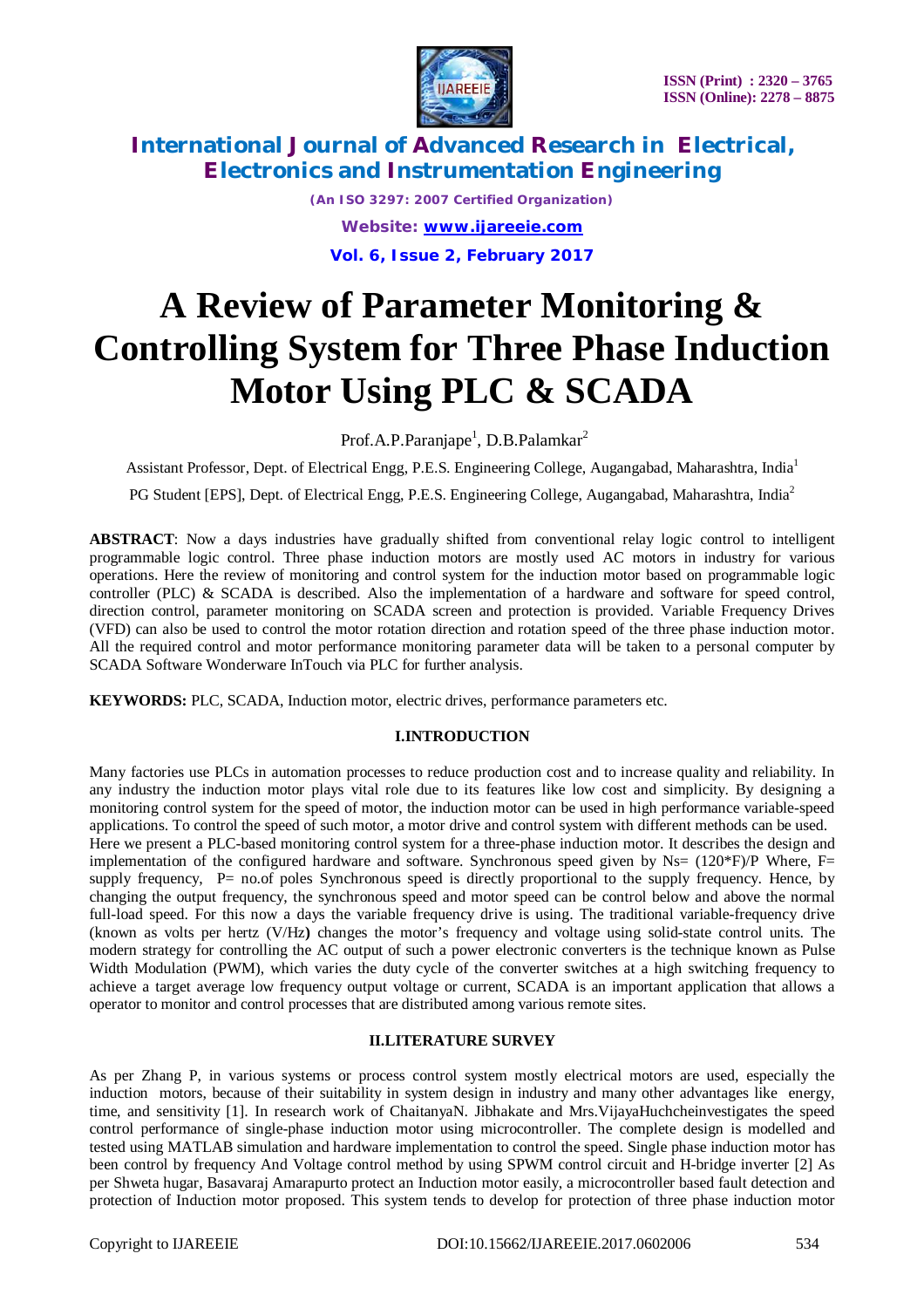

*(An ISO 3297: 2007 Certified Organization)*

*Website: [www.ijareeie.com](http://www.ijareeie.com)*

#### **Vol. 6, Issue 2, February 2017**

from over voltage and under voltage, over current, over speed, temperature, Line frequency and phase failure with their sensing circuits[3] Mahendra Bodkhe & K N Pawar explains Parameter monitoring of an induction motor by Zigbee protocol. Zigbee is mostly used in industries in various ways because it supports devices having low cost, intelligent network topologies and energy saving[4] Snehal Lande, Pooja Jaiswal, Priyanka Rajgure used GSM Technology for Protection of induction motor against possible problems such as overvoltage, overcurrent, overspeed, overtemperature , three-phase unbalanced occurs in course of it's operation. Experimental results shows that the parameters of induction motor can be monitored using GSM which costs less, provides higher accuracy as well as safe and motorgets fully protected.[5] Arfat Siddique, G.S.Yadava and Bhim Singhdefine various techniques used to monitor faults in an induction motor.These techniques can be classified into the following categories using different parameters like Temperature, Magnetic flux, Vibration, Power, Current, Induced voltage, Instantaneous Angular speed, Air-Gap Torque, Partial discharge, Surge current, Gas analysis, Motor circuit analysis, Stator Current Monitoring, Visual monitoring.[6] Alberto Bellini, Fiorenzo Filippetti, Carla Tasoni, And Gerard-Andre Capolino classify diagnosis procedure for an induction motor into three classes as model based, signal based & data based[7] A R Al-Ali et al. proposed a power factor controller for a three-phase induction motor using PLC to improve the power factor of a threephase induction motor[8]

Because of noisy surrounding, critical environmental condition like excessive temperature, humid weather etc. sometime microcontroller are not suitable for industrial environment, microcontroller may fail in its operation. With the use of GSM based parameter monitoring system, it was possible to observe motor status on Mobile screen, but it is not possible to keep record of all parameter with respect to time. The Signal Processing based approach of fault diagnosis may not effective in online condition monitoring of an induction motor.

But the use of a PLC can be the right choice if it is considered in an automation system in order not to use extra microprocessor. Nowadays, the most widely used area of PLC & SCADA based system is the control circuits of industrial automation systems.

## **III. OVERVIEW OF PROPOSED WORK METHODOLOGY**

The draw backs of the previous work are sometime microcontroller not suitable for industrial environment, motor parameters were not posssible to show on PC and motor control from PC was not possible.

In proposed work we design a system that is to monitor motor parameter on SCADA Screen. This system configuration of parameter monitoring of an induction motor system is shown in figure 3.1. This system consists of different working arrangements which mainly consist of induction motor, current sensor, VFD, PLC and PC and figure shows the detail blocks which describes the working of the parameter monitoring of an induction motor system. As seen from above figure Induction motor is last element whose parameter we have to monitor on SCADA. Induction motor receives AC main power through AC Drive or VFD. To see current consumed by an induction motor on SCADA screen, we use CT which is connected in between motor and PLC. Output of CT is given to PLC through which value of current is shown on SCADA screen. VFD plays vital role in protecting motor from various faults like overload, overvoltage, over current, etc. Whenever faults occur, VFD indicates the same on its display. By referring code user will be able to find solution same within a short period of time. Here the system is set to sense motor parameters, to show them on SCADA screen also to control motor from SCADA. Once the parameters are sensed, PLC will decide whether measured parameters are within limit or not. If the parameter crosses the limit set by user, SCADA screen will give warning message on its screen. So at supervisory level, user will be able to see motor condition, its parameters whether they are crossing threshold or not. User also will be able to control motor.

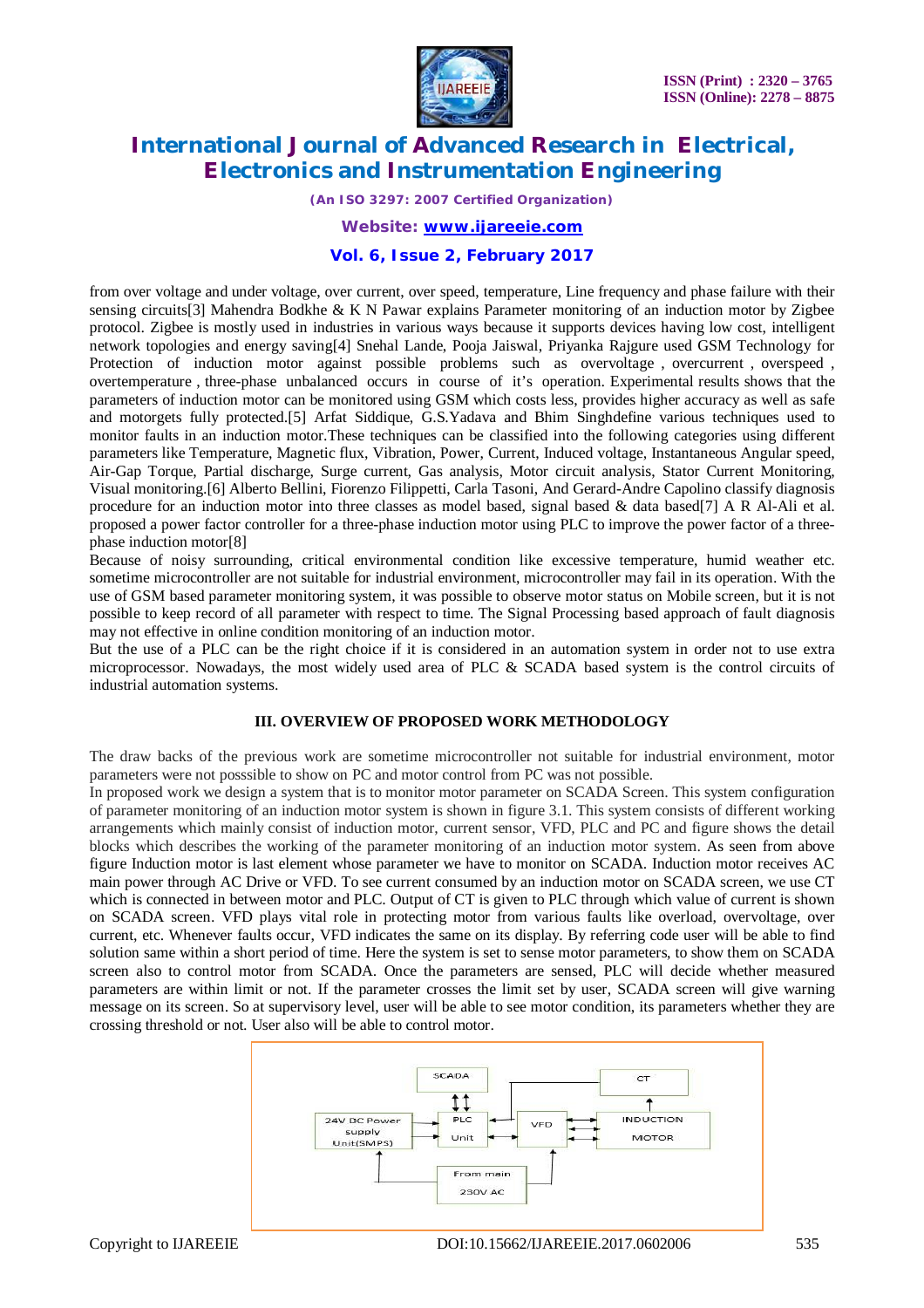

*(An ISO 3297: 2007 Certified Organization)*

*Website: [www.ijareeie.com](http://www.ijareeie.com)*

### **Vol. 6, Issue 2, February 2017**

#### *A. PLC UNIT*

Here for controlling operation of induction motor, that suits system requirement, we have to develop logic. It is also necessary to take motor parameters as an input and to send them as an output to SCADA system along with decision making capabilities. Hence we use Allen Bradley PLC with following specifications given in table 3.1

| Model                  | Micrologix-1200 |
|------------------------|-----------------|
| <b>Series</b>          | C               |
| Maker                  | Allen Bradley   |
| Input/output (Digital) | 14/10           |
| Input/output (Analog)  | 4/0             |
| <b>Supply Voltage</b>  | 24 volts Dc     |

Table 3.1 PLC Specifications

#### *C. VFD UNIT/ ELECTRICAL DRIVE SYSTEM:*

In this system we require to handle high power devices operating electronically to control and protect the induction motor and we also require high input to the VFD. A VFD is useful for applications wherein speed control is of an essential importance due to load changes wherein the speed needs to be increased or decreased accordingly. To provide these requirements we used VFD with the specification of the VFD as shown table 3.2

| Model                  | Powerflex 40  |
|------------------------|---------------|
| <b>Series</b>          |               |
| Maker                  | Allen Bradley |
| <b>Input Frequency</b> | $50$ Hz       |
| <b>Rated Power</b>     | $0.5$ Hp      |

Table 3.2: VFD Specification

The output parameters from the motor and PLC input requires a proper isolation that means the proper range of the voltage. Hence to provide the isolation between PLC control circuit and high voltage motor, motor control and protection, VFD is used. A Variable Frequency Drive (VFD) is a type of motor controller that drives an electric motor by varying the frequency and voltage supplied to the electric motor. Other names for a VFD are variable speed drive, adjustable speed drive, adjustable frequency drive, AC drive, microdrive, and inverter. VFDs are used in applications ranging from small appliances to the largest of mine mill drives and compressors. VFD system basically consist of three main sections namely, Converter, DC Bus & Inverter. Converter section converts AC mains into DC, DC Bus that further rectifies and carries dc signal and finally Inverter section which again converts DC to AC but in PWM form.

#### *C. SCADA SYSTEM*

The main purposes for the use of a SCADA system would be to collect the needed data from remote sites and even the local site, displaying them on the monitor of the master computer in the control room, storing the appropriate data to the hard drive of the master computer and allowing the control of field devices (remote or local) from the control room. SCADA stands for Supervisory Control and Data Acquisition. SCADA refers to a system that collects data from various sensors at a factory, plant or in other remote locations and then sends this data to a central computer which then manages and controls the data. SCADA is a term that is used broadly to portray control and management solutions in a wide range of industries. One of key processes of SCADA is the ability to monitor an entire system in real time. SCADA systems are equipped to make immediate corrections in the operational system, so they can increase the life-

period of your equipment and save on the need for costly repairs. It also translates into man-hours saved and personnel enabled to focus on tasks that require human involvement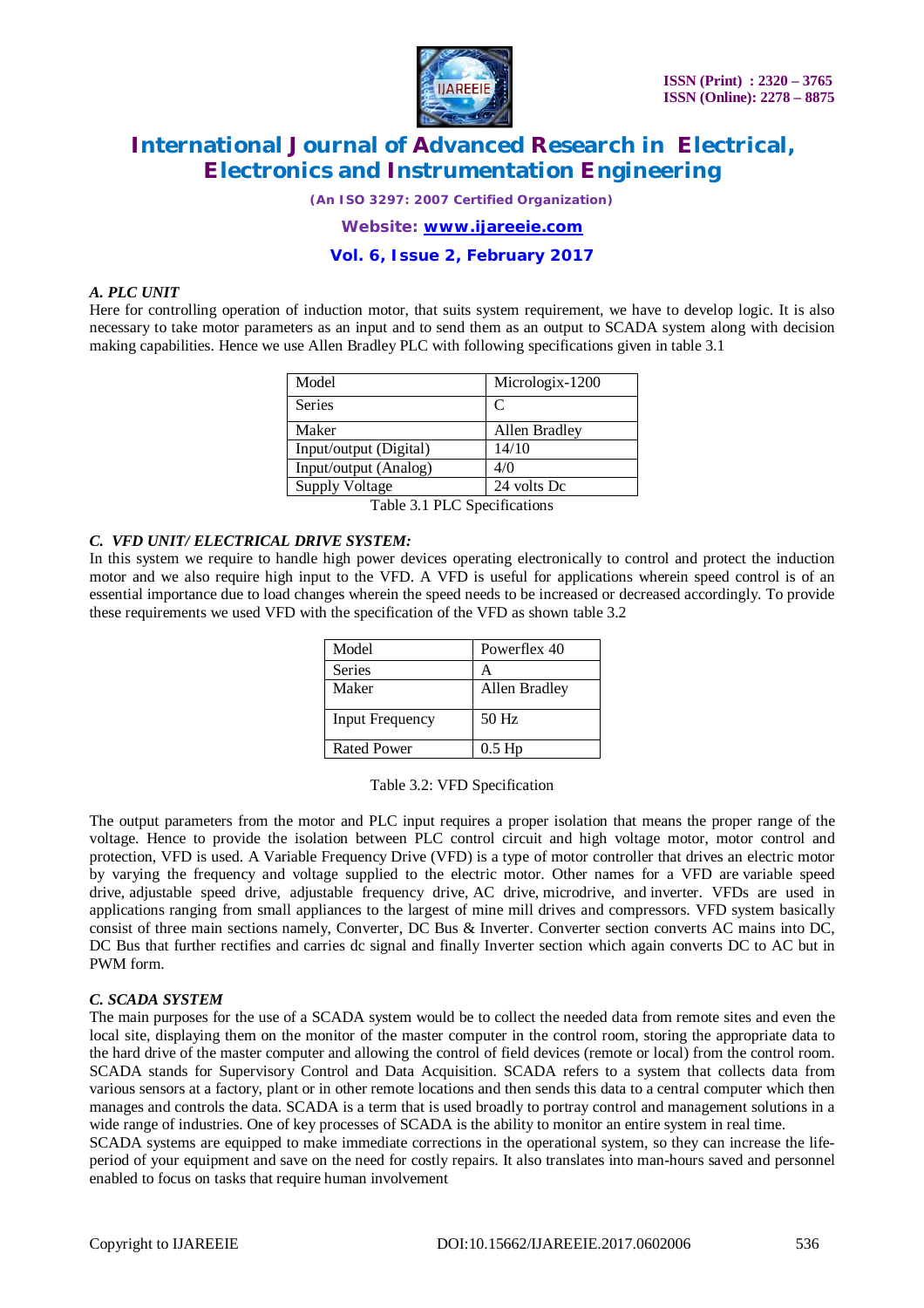

*(An ISO 3297: 2007 Certified Organization)*

*Website: [www.ijareeie.com](http://www.ijareeie.com)*

#### **Vol. 6, Issue 2, February 2017**

#### **IV. SOFTWARE DESCRIPTION**

Under the IEC 61131-3 standard, PLCs can be programmed using standards-based programming languages. A graphical programming notation called Sequential Function Charts is available on certain programmable controllers. Initially most PLCs utilized Ladder Logic Diagram Programming, a model which emulated electromechanical control panel devices (such as the contact and coils of relays) which PLCs replaced. This model remains common today.The developed ladder logic is shown in figure 4.1.Power flows through these contacts when they are closed. The normally open (NO) is true when the input or output status bit controlling the contact is 1. The normally closed (NC) is true when the input or output status bit controlling the contact is 0.



Figure 4.1: Ladder Diagram

## **V. RESULTS & CONCLUSION**

In this project, the monitoring and control system is designed for three phase induction motor. It is concluded that proposed system is feasible method for controlling of an induction motor. With the use of PLC & SCADA, the control system is more reliable. The control system design is based on most advanced technology which give high amount of flexibility and efficiency. Monitoring system give facility of analysing the operation of an induction motor in online/offline mode which make the system to be safe from fault/error conditions

#### **REFERENCES**

[1]Zhang P., Du Y., Habetler TG, Lu B., - A Survey of Condition Monitoring and Protection Methods for Medium-Voltage Induction Motorsl, IEEE Transactions On Industry Applications,.47 (1): 34-45 (2011)

[2]ChaitanyaN.Jibhakateand Mrs.VijayaHuchche "Speed Control of Single Phase Induction Motor Using Micro-Controller" IJERA pp.29-32 April 2014

[3]Shwetahugar, BasavarajAmarapur "Protection of Induction Motor using Microcontroller"IJETAE, Volume 6, no. 5, pp. 64-68 , May 2016

[4]Mahendra P. Bodkhe and K. N. Pawar "Parameter Monitoring Using Zigbee Protocol for Three Phase Induction Motor " IJETAE, Vol.4, no.1,pp. 73-77,January 2014

[5]SnehalLande, PoojaJaiswal, PriyankaRajgure "An analytical approach of Parametric Monitoring of Induction Motor Using GSM", IOSRJECE Volume 1,no.3, PP.01-07, May-June 2012

[6] Arfat Siddique, G.S.Yadava and Bhim Singh, "A review of stator fault monitoring technique of induction motor", IEEE transaction on energy con. Vol20, Mar2005.